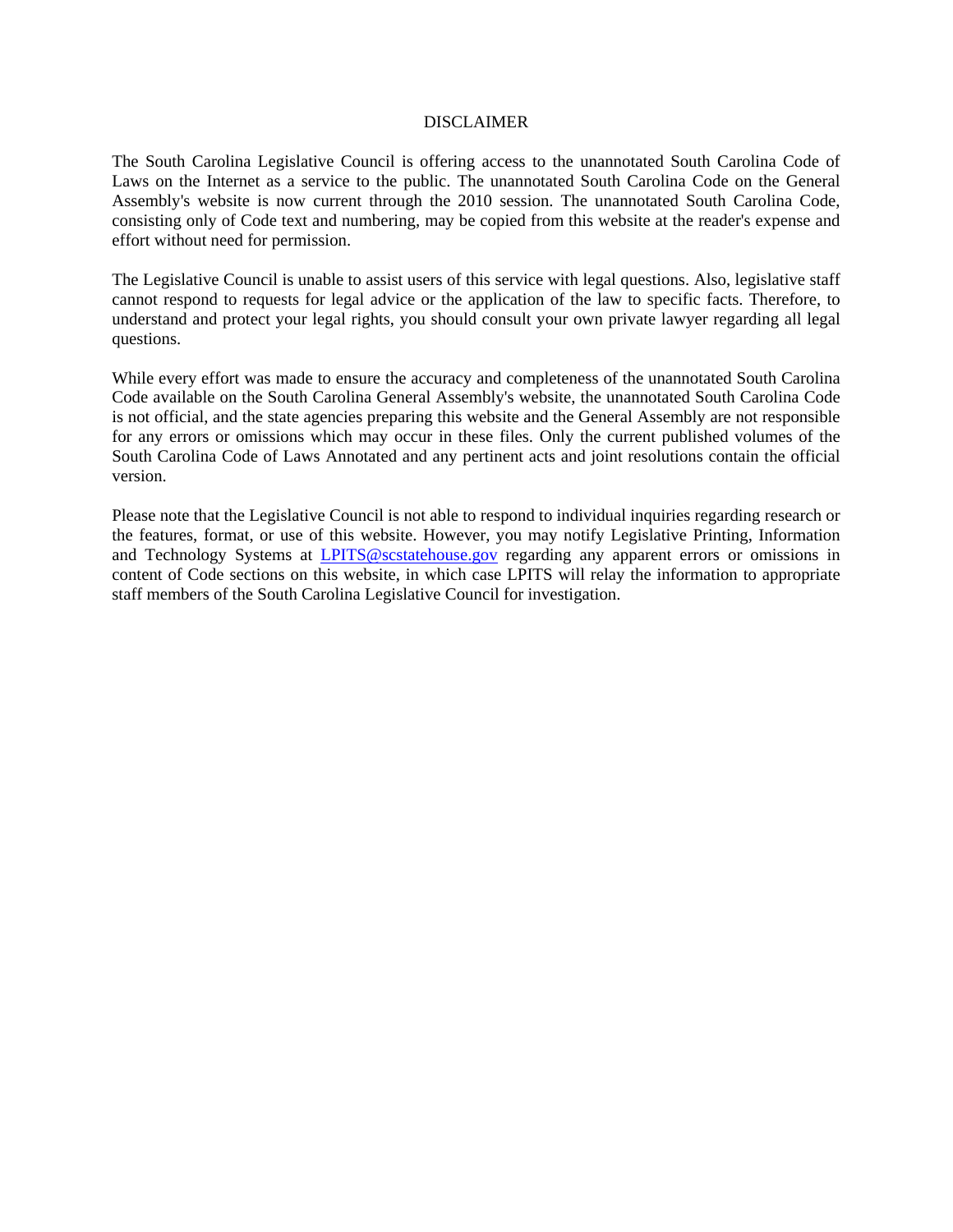# CHAPTER 1.

## PUBLIC RECORDS, REPORTS AND OFFICIAL DOCUMENTS

### **SECTION 30-1-10.** Definitions.

(A) For the purposes of Sections 30-1-10 to 30-1-140 "public record" has the meaning as provided in Section 30-4-20 $(c)$ . Nothing herein authorizes the Archives to make records open to the public in contravention of Sections 30-4-40, 30-4-50, and 30-4-70, respectively.

(B) "Public body" means any department of the State, any state board, commission, agency, and authority, any public or governmental body or political subdivision of the State, including counties, municipalities, townships, school districts, and special purpose districts, or any organization, corporation, or agency supported in whole or in part by public funds or expending public funds, including committees, subcommittees, advisory committees, and the like of any such body by whatever name known, and includes any quasi-governmental body of the State and its political subdivisions, including, without limitation, bodies such as the South Carolina Public Service Authority and the South Carolina Ports Authority.

(C) "Agency" means any state department, agency, or institution.

- (D) "Subdivision" means any political subdivision of the State.
- (E) "Archives" means the South Carolina Department of Archives and History.
- (F) "Director" means the Director of the Department of Archives and History.

**SECTION 30-1-20.** Custodians of records; records officer.

The chief administrative officer of any agency or subdivision or any public body in charge of public records or creating, filing, or keeping public records is the legal custodian of these records and is responsible for carrying out the duties and responsibilities of this chapter which are assigned to public agencies, bodies, offices, or subdivisions. He may appoint a records officer to act on his behalf.

**SECTION 30-1-30.** Unlawful removing, defacing or destroying public records.

A person who unlawfully removes a public record from the office where it usually is kept or alters, defaces, mutilates, secretes, or destroys it is guilty of a misdemeanor and, upon conviction, must be fined not less than five hundred dollars nor more than five thousand dollars or imprisoned not more than thirty days. Magistrates and municipal courts have jurisdiction to try violations of this section.

**SECTION 30-1-40.** Records shall be turned over to successor or to Archives.

A person having custody of public records, at the expiration of his term of office or employment, shall deliver to his successor, or if there is none, to the Archives, all public records in his custody.

**SECTION 30-1-50.** Penalty for failure to deliver records.

Fifteen days after receipt of a certified letter from the legal custodian of the record or the Director of the Archives, a person in possession of a public record who refuses or fails to deliver as required in this chapter the record to the requesting party is guilty of a misdemeanor and, upon conviction, is fined not exceeding five hundred dollars. In addition, the legal custodian of the public records or the Director of the Archives may apply by verified petition to the court of common pleas in the county of residence of the person withholding the records and the court shall upon proper showing issue orders for the return of the records to the lawful custodian or the Director of the Archives.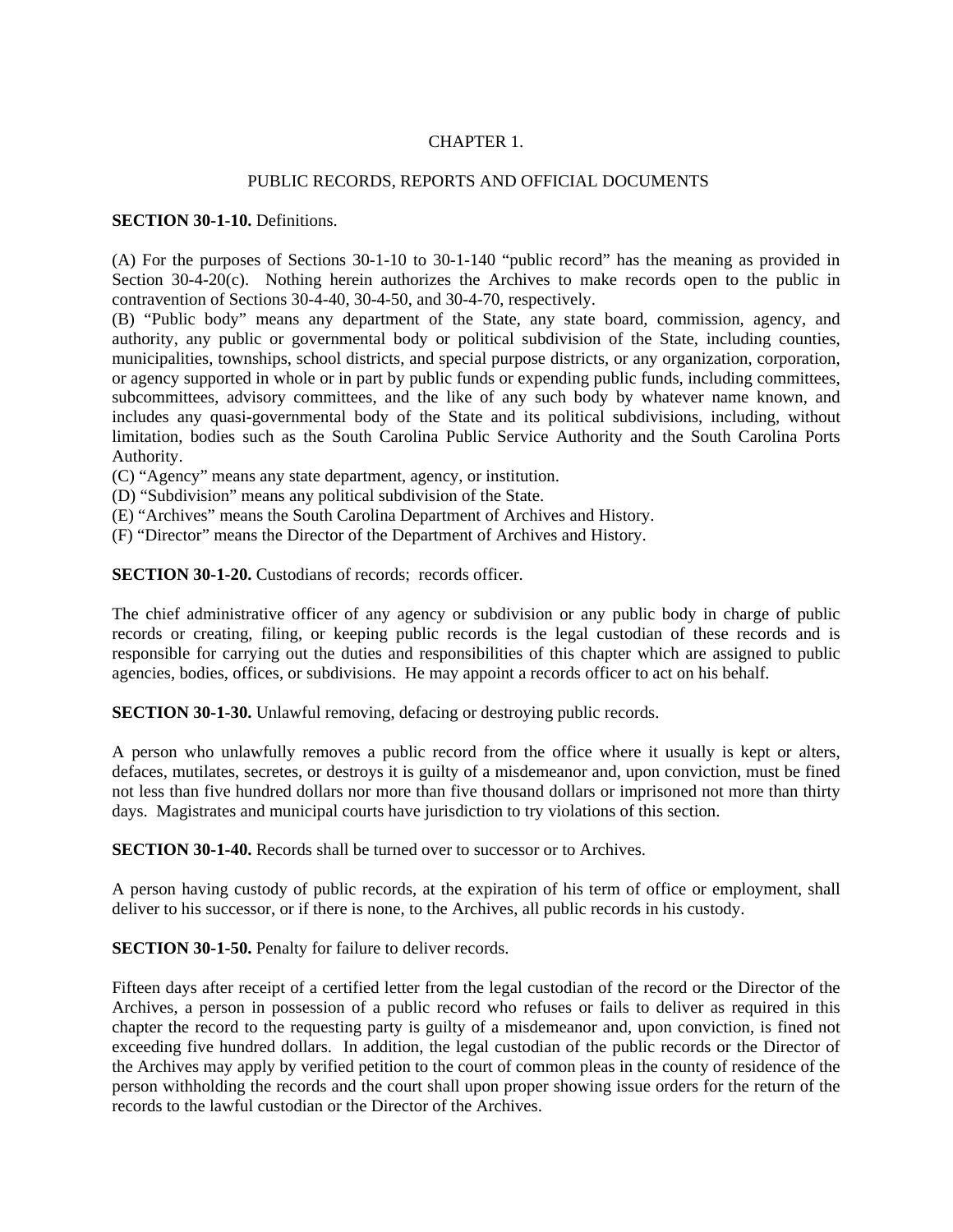**SECTION 30-1-70.** Protection and restoration of records.

The legal custodian of public records shall protect them against deterioration, mutilation, theft, loss, or destruction and shall keep them secure in vaults or rooms having proper ventilation and fire protection in such arrangement as to be easily accessible for convenient use. They must be kept in the buildings in which they are ordinarily used except in cases where they may be transferred for retention or disposal in accord with Sections 30-1-10 to 30-1-140 or for special public display by the appropriate authority. The director may order the removal of public records from any facility which does not meet records storage standards approved by regulations promulgated by the Archives. If public records of long term or archival value are in danger of loss due to negligence, deterioration, theft, or unauthorized disposal or destruction, the director may order that the records be transferred to suitable storage for the purpose of security microfilming or other necessary preservation measures. Records must be maintained, copied, or repaired, renovated, rebound, or restored in accordance with standards required by regulation and approved by the department if they are worn, mutilated, damaged, difficult to read, or in danger of loss at the expense of the public body having custody or responsibility if these records are of long term or archival value as determined under the provisions of this chapter.

### **SECTION 30-1-80.** Records management program.

A records management program directed to the application of efficient and economical management methods and relating to the creation, utilization, maintenance, retention, preservation, and disposal of public records must be established and administered by the Archives. It is the duty of that department to establish and develop standards, procedures, techniques, and schedules for effective management of public records, to make continuing surveys of recordmaking and recordkeeping operations, to recommend improvements in current records management practices, including the use of space, equipment, and supplies in creating, maintaining, and servicing records, to institute and maintain a training and information program in all phases of records and information management to bring approved and current practices, methods, procedures, and devices for the efficient and economical management of records to the attention of all agencies and subdivisions. The head of each agency, the governing body of each subdivision, and every public records custodian shall cooperate with the Archives in complying with the provisions of this chapter and to establish and maintain an active, continuing program for the economical and efficient management of the records of the agency or subdivision.

**SECTION 30-1-90.** Archives shall assist in creating, filing and preserving records; inventories and schedules.

(A) The Archives may examine the condition of public records and give advice and assistance to public officials in the solutions of their problems in creating, filing, preserving, and making available the public records in their custody. When requested by the Archives, agencies and subdivisions must assist the Archives in preparing an inclusive inventory of records in their custody and establishing records schedules mandating a time period for the retention of each series of records. These schedules must be approved by the governing body of each subdivision or the executive officer of each agency or body having custody of the records and by the Director of the Archives.

(B) In addition, general schedules for records series common to agencies and subdivisions may be issued by the Archives. Agencies and subdivisions must be allowed to opt out of these general schedules and proceed pursuant to the provisions of subsection (A) in the establishment of specific records schedules.

(C) The Archives has express authority to review all public records for appraisal and scheduling purposes, including those records designated as closed, confidential, and restricted by law. However, in certain cases the department may waive its authority to review certain records after its approval of procedures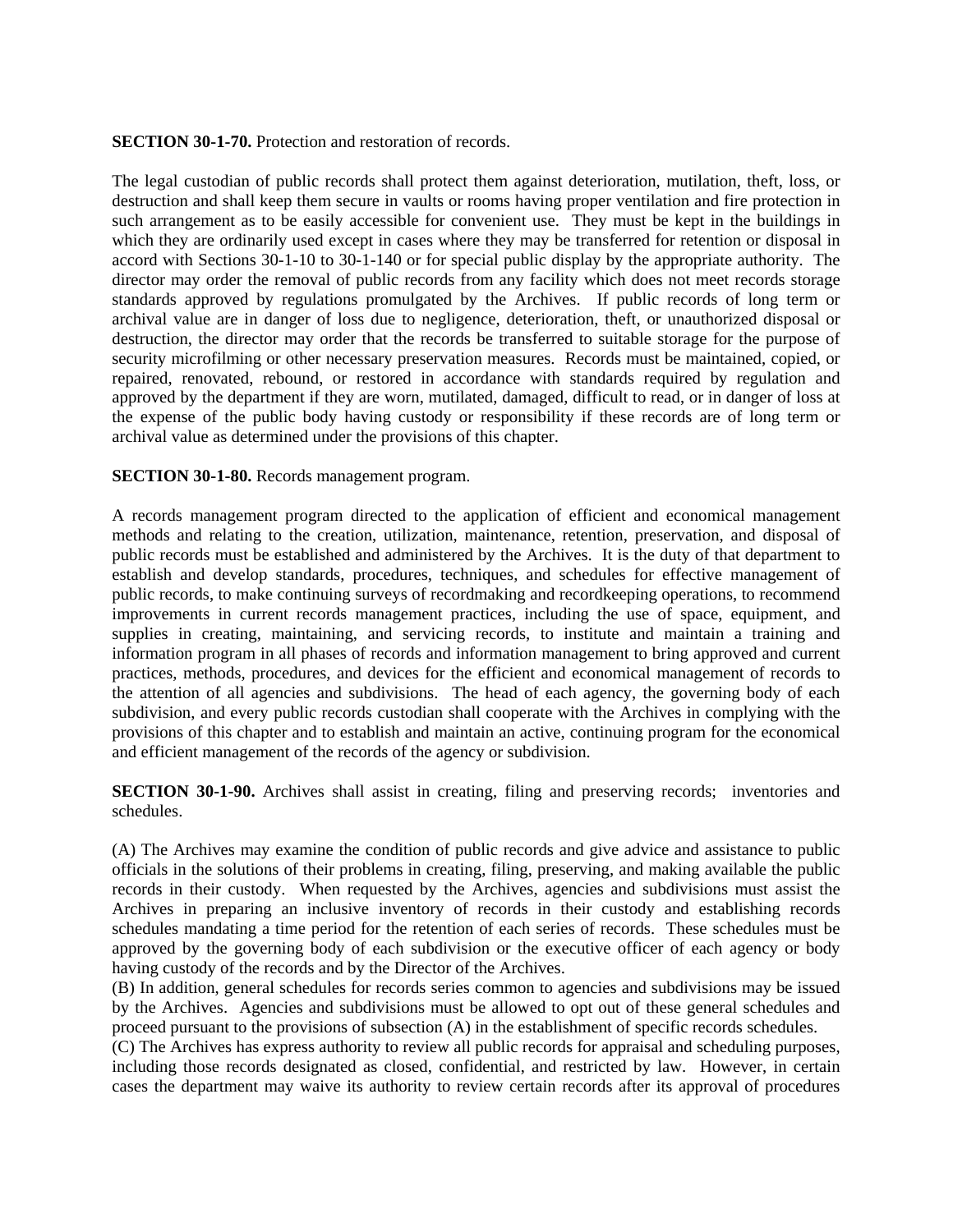developed by the executive officer or public official in charge of the records to provide the department with information needed for appraisal and scheduling purposes.

(D) No records of long term or enduring value created, including those filed, kept, or stored electronically, or those records converted from paper to magnetic, optical, film, or other media in the transaction of public business may be disposed of, destroyed, or erased without an approved records schedule. All records disposals that are carried out in accordance with duly approved records schedules must be documented and reported in accordance with procedures developed by the Archives.

**SECTION 30-1-100.** Additional powers and duties of Archives.

(A) In cooperation with the executive officer of each public agency or body and the governing body of each subdivision, the Archives shall establish and maintain a program for the selection and preservation of public records considered essential to the operation of government, for the protection of the interests of the public, and for the preservation of the state's documentary heritage. The Archives has the authority to determine in what medium records or archival value must be retained and transferred to the department. Within the limits of available funds, the Archives shall require preservation duplicates to be made of essential or historical records including those retained on electronic or optical disc systems or designate as preservation duplicates existing copies of these records including security copies on microfilm, computer output microfilm, or other media acceptable by the department or select certain original records for permanent preservation.

(B) In order to make public records more available for research the Archives must honor reasonable requests for copies of public records of research value by reproducing and selling them as provided by Section 30-4-30. All monies received from the sale of such copies must be deposited with the State Treasurer to be used for making available copies of other public records of research value as determined by the Archives; provided, that their reproduction is not otherwise prohibited by law.

(C) Any public official having records and official correspondence in his custody may turn over to the Archives any public records no longer in current official use, and the Archives may in its discretion receive the records and provide for their proper administration, preservation, reproduction, or disposition; provided, that any record placed in the custody of the Archives under special terms or conditions restricting their use shall be made accessible only in accordance with such terms and conditions. Upon receipt of the records, unless otherwise prohibited by law, copies of them may be made and certified under the seal of Archives, which certification has the same force and effect as if made by the official or agency which transferred them. The Archives may charge reasonable fees for such copies.

(D) The Archives may promulgate such regulations as may be necessary to carry out the provisions of Sections 30-1-10 to 30-1-140. The director may withhold from public access records restricted under the provisions of Chapter 4 of this title or restrict use of original records in danger of damage or loss from handling and use when in the opinion of the director the physical condition of the public records or other documents is such that they would be damaged by handling. Any decision of the director to withhold public records or other documents from inspection may be appealed to the Archives and History Commission, or through the relief procedures outlined in Section 30-4-100.

(E) When any public records have been destroyed or otherwise disposed of in accordance with the procedure authorized in Sections 30-1-90 and 30-1-110, any liability that the custodian of the records might incur as a result of the official action shall cease.

**SECTION 30-1-110.** Destruction or other disposition of records.

The director may approve the destruction or other disposition of accessioned records of any agency or subdivision which are in the custody of the department and which, after due appraisal according to archival principles, are determined not to be of archival or continuing administrative, legal, or fiscal value.